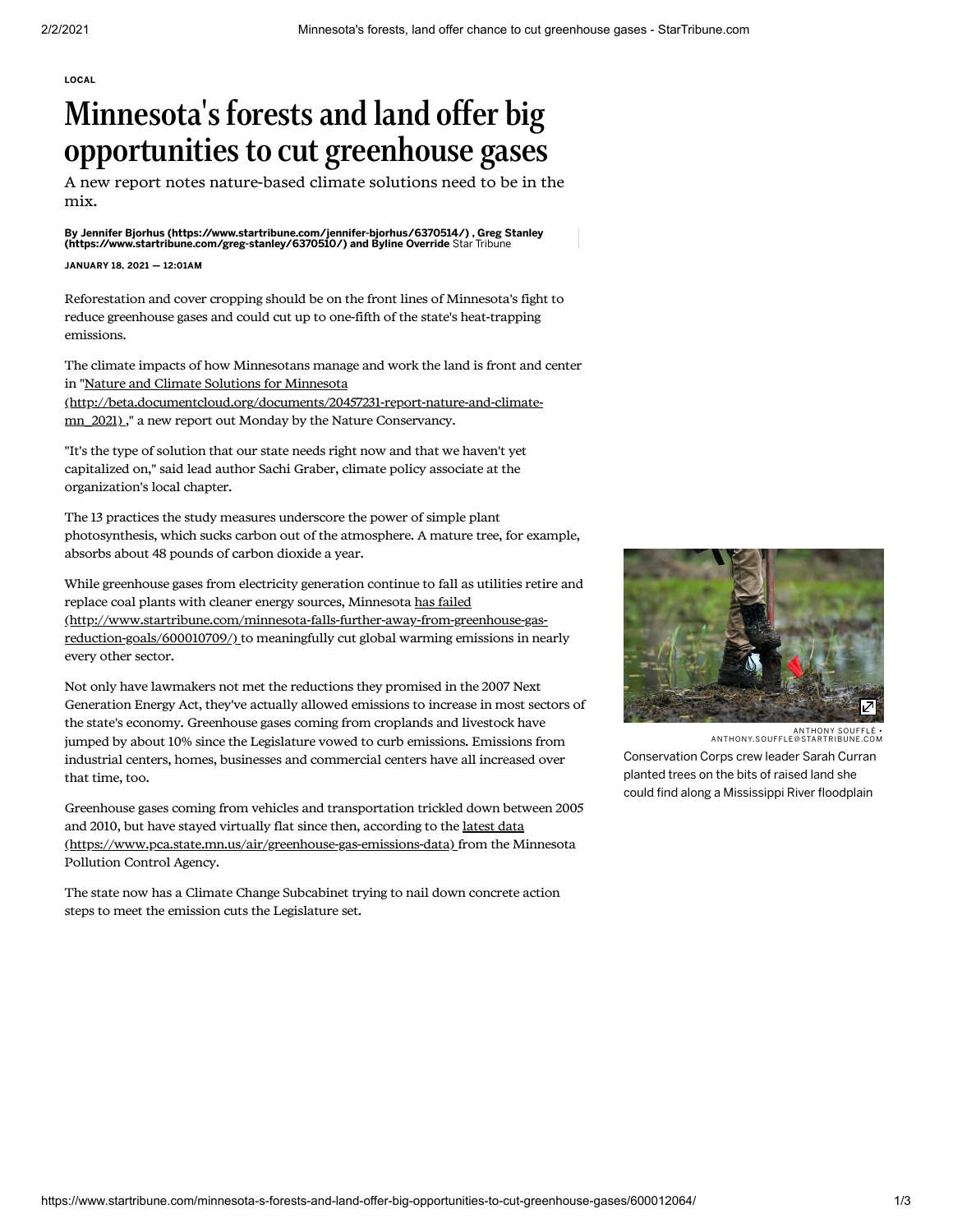## Nature's remedies to reduce greenhouse gas emissions

Natural climate solutions like reforestation and cover cropping could remove an estimate million metric tonnes of greenhouse gas emissions each year in Minnesota.

TOTAL ANNUAL SEQUESTRATION POTENTIAL (MMT/YEAR)\*

| Cover cropping               | 6.41 |
|------------------------------|------|
| Improved nutrient management | 2.25 |
| Reduced tillage              | 1.83 |
|                              |      |
| Reforestation                | 7.99 |
| Improved forest management   | 3.29 |
| Riparian forest buffers      | 0.79 |
| Avoided forest conversion    | 0.62 |
|                              |      |
| Wetland restoration          | 1.11 |
| Avoided wetland conversion   | 0.53 |
| Peatland restoration         | 0.35 |
| Avoided peatland conversion  | 0.1  |
|                              |      |
| Grassland restoration        | 0.43 |
| Avoided grassland conversion |      |

\* Million metric tonnes CO2e/yr

Chart: Jim Foster, Star Tribune • Source: The Nature Conservancy

The Nature Conservancy estimates the maximum potential of fully implementing the 13 practices it measured would cut 26 million metric tonnes of carbon dioxide and its equivalents out of the air each year, on average. The practices include restoring grasslands, wetlands and peatlands — and avoiding digging them up in the future.

Farm and forest practices, however, clearly top the list for impacts.

The full reduction would require heavy adoption of cover crops and reduced or no tilling. It would also require reductions in the amount of fertilizer applied to decrease nitrogen dioxide emissions, switching from anhydrous ammonia to urea fertilizer and greater precision in applying it, such as varying the rates within fields.

Those results would also require adding more than 5 million acres of forest across the state, including urban areas, a goal Graber acknowledged as very ambitious.

"We think it would be great to see 1 million acres of forest acres in the near future," Graber said. "That would be a total win for us."

The state Department of Natural Resources said it fully supports the practices in the report, but the scale of reforestation outlined would require a huge investment of money and effort.

"That's a whole lot of seedlings," said Doug Tillma, manager of the DNR's strategic planning section.

He also noted that most of the formerly forested land open for reforestation is privately owned, and strong incentive programs would need to be created to entice private landowners to convert their land back to forest.

Graber said the Nature Conservancy has been talking about its findings with the state's Climate Change Subcabinet and testified Thursday at the House Climate and Energy Finance and Policy Committee.

"It comes down to investment," she said. "Cover crops don't seed themselves. Trees don't plant themselves in urban areas."